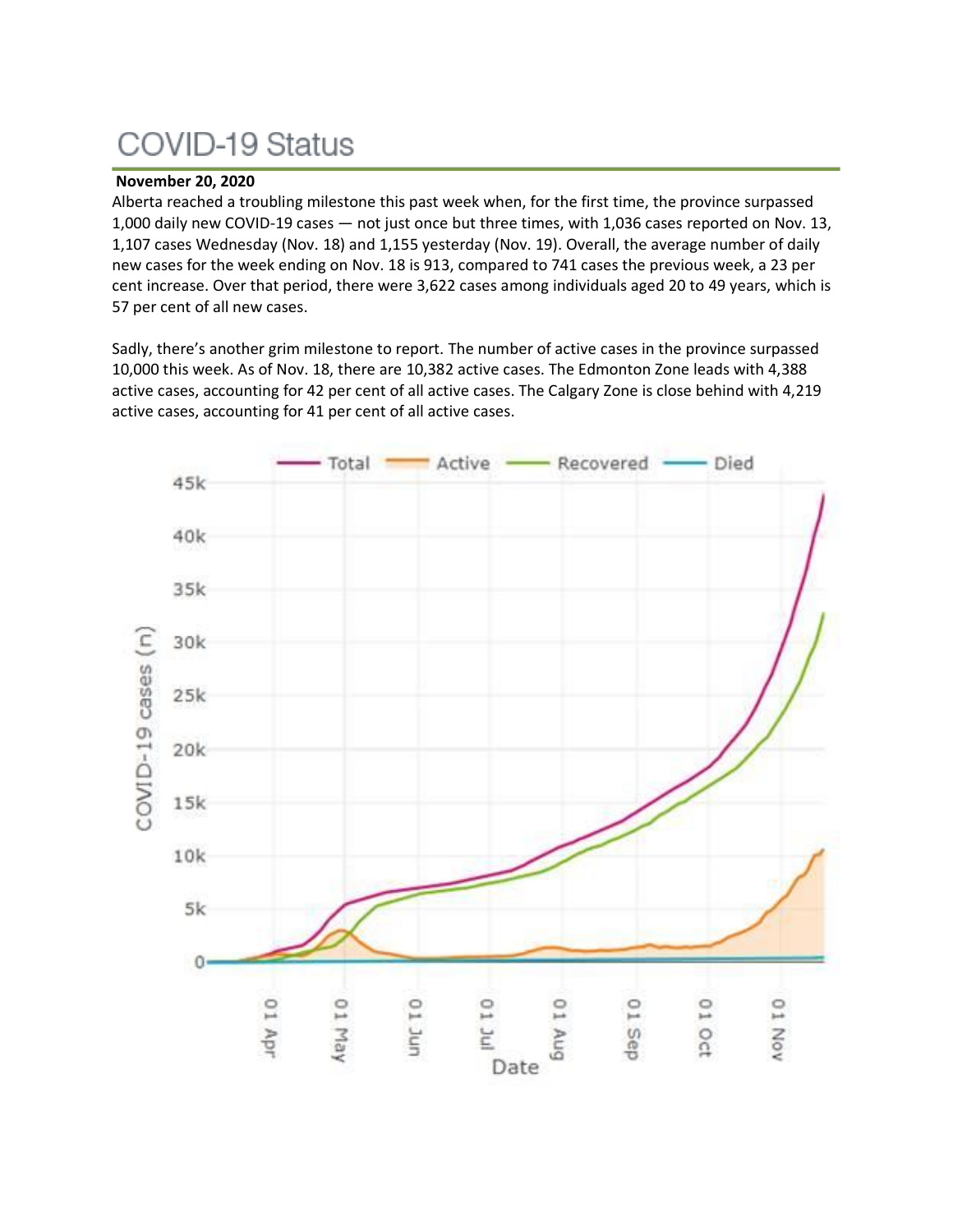#### **Hospitalizations and ICU admissions**

The record numbers of new daily cases and active cases continue to drive up our hospitalization and ICU numbers, with both measurements hitting new highs this past week. On Nov. 17, there was a record number of 293 of individuals being treated in Alberta hospitals with 59 in ICU. Currently, there are 284 hospitalizations, with a record 61 in ICUs. This is 36 per cent increase in total hospital admissions from the previous week ending Nov. 11.

AHS has the ability to create temporary ICU space in spaces that would otherwise be used to care for patients who have other conditions requiring specialized care, such as coronary care and post-operative recovery, and from other areas able to support ventilators and cardiac monitoring. In Edmonton and Calgary, 20 beds are being added in both zones. More ICU and acute care beds will be added in the days and weeks to come.

AHS has been training additional staff in the use of ventilators, an intervention that is needed in approximately 60 to 80 per cent of COVID-19 patients admitted into an ICU.

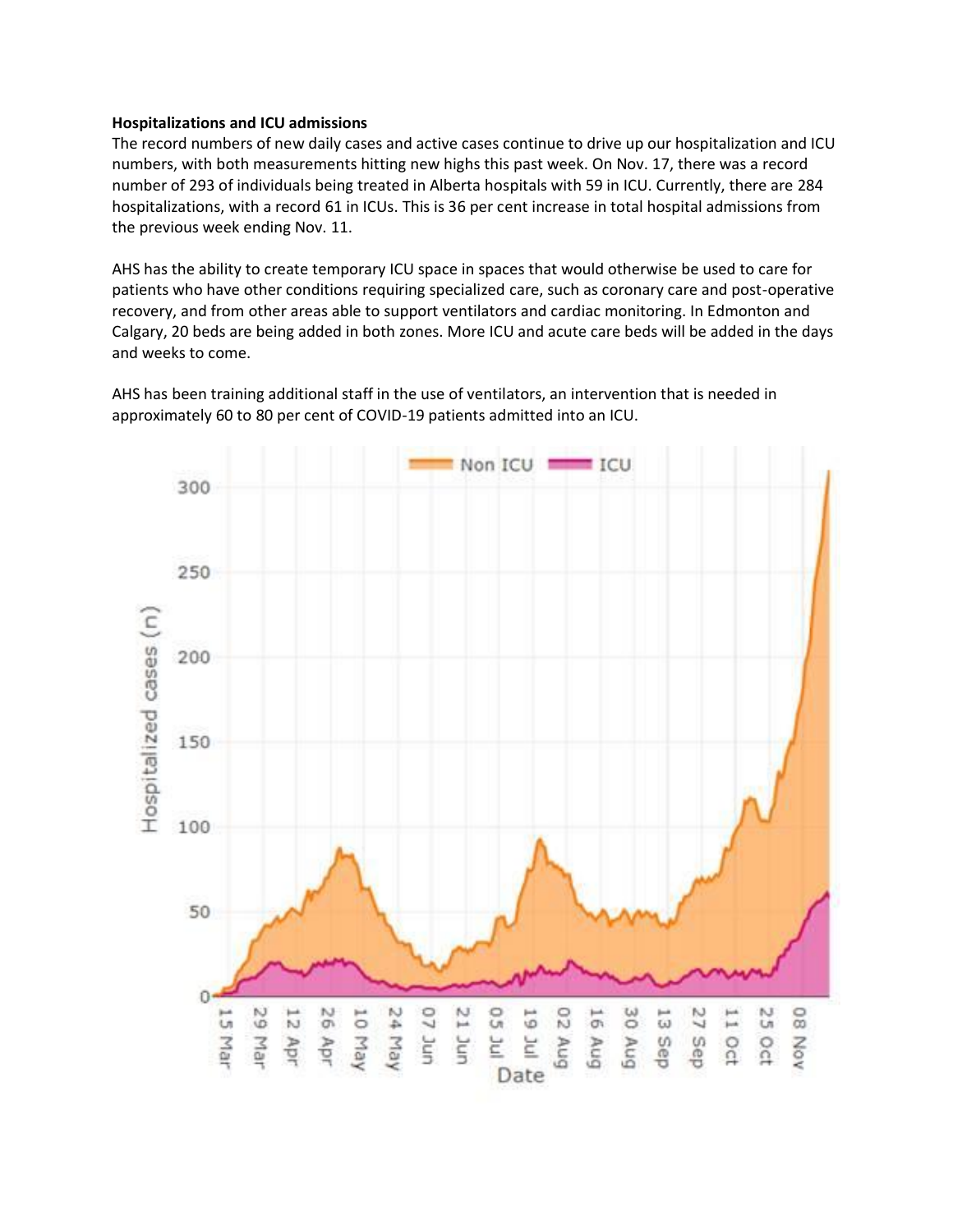## **Other notable COVID-19-related information:**

- As of Nov. 18, a total of 42,797 cases of COVID-19 have occurred in Alberta and a total of 1,516 individuals have been hospitalized, which amounts to 3.5 individuals for every 100 cases. In all, 31,964 Albertans have recovered from COVID-19.
- Since the start of the pandemic in this province, 451 Albertans have died from COVID-19, including 58 in the current week. We extend our condolences to the families of these individuals, and to all who have lost loved ones during this time.
- · Alberta Health is still experiencing some issues with its laboratory testing data of COVID-19 but we know that there have been a total of 1,388,093 people tested at least once for COVID-19, and a total of 2,051,622 tests performed by the lab.
- As of Nov. 19, AHS has confirmed 1,806 individuals with COVID-19 were present at schools while infectious or acquired the disease in the school setting. Currently, about one in four schools in the province (649 of 2,415) has reported an individual attending the school while infectious or had in-school transmission.

## Things You Need to Know

## **COVID-19 Testing For Healthcare Workers**

We continue to update the testing data for healthcare workers in the AHS Healthcare Worker COVID-19 [Testing dashboard.](https://tableau.albertahealthservices.ca/#/views/AHSEmployeePhysicianCOVID-19TestSurveillanceDashboard/Introduction?:iid=1) These statistics provide the total number of AHS, Covenant Health and Alberta Precision Laboratories (APL) employees and physicians tested, including a breakdown of the number of positive tests and those who have been confirmed to have been exposed in the workplace.

As of Nov. 18:

- · 64,143 employees (AHS, APL, and Covenant combined) have been tested for COVID-19 and, of those tested, 1,451 (or 2.26 per cent) have tested positive.
- Of the 666 employees who have tested positive and whose source of infection has been determined, 191 (or 28.6 per cent) acquired their infection through a workplace exposure. An additional 785 employees who have tested positive are still under investigation as to the source of infection.
- · 4,109 physicians (AHS, APL, and Covenant combined) have been tested for COVID-19 and, of those tested, 74 (or 1.8 per cent) have tested positive.
- Of the 42 physicians who have tested positive and whose source of infection has been determined, seven (or 16.7 per cent) acquired their infection through a workplace exposure. An additional 32 physicians who have tested positive are still under investigation as to the source of infection.

For more information, see the AHS Healthcare Worker COVID-19 Testing [infographica](https://insite.albertahealthservices.ca/main/assets/tls/ep/tls-ep-covid-19-healthcare-worker-testing-infographic.pdf)nd [dashboard.](https://tableau.albertahealthservices.ca/#/views/AHSEmployeePhysicianCOVID-19TestSurveillanceDashboard/Introduction?:iid=1)

## **Provincial PPE Safety Coach Program Launches**

As we continue to work together to prevent the spread of COVID-19 in our facilities, appropriate selection and use of personal protective equipment (PPE) remains critical.

To support AHS staff in appropriate selection, donning and doffing of PPE, AHS has launched the [Provincial PPE Safety Coach Program.](https://www.albertahealthservices.ca/info/page17279.aspx) The voluntary program will train staff to provide peer-to-peer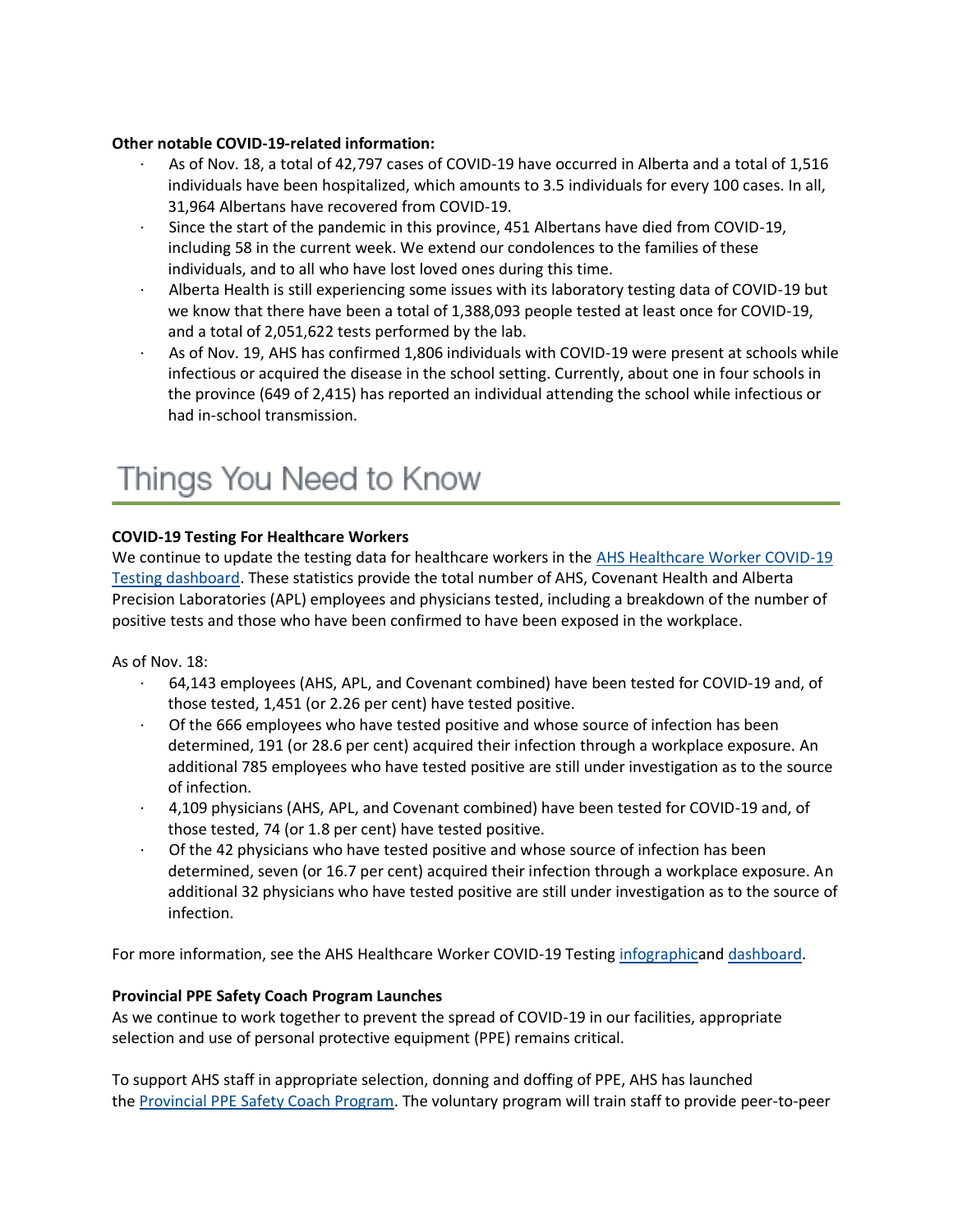support and on-site education of proper PPE selection and donning and doffing techniques, complementing existing programs, or as a standalone program in areas that do not currently have a PPE support program.

Once trained, these safety coaches will be available and accessible on each shift to provide PPE guidance and support to their colleagues. If you are interested in becoming a PPE safety coach, please speak to your manager directly, no later than Dec. 3.

Identified staff will be required to complete online training that has been developed by AHS' Infection Prevention and Control, and endorsed by Workplace Health and Safety.

It is our goal to have PPE coaches active on sites before the end the year.

Thank you for your continued effort to keep yourselves, your colleagues and your patients safe.

## **Verna's Weekly Video Message — Our Outbreak Response**

One of the many things we're proud of is our reputation as a learning organization.

You've helped build our culture of learning and innovation, which has been serving us well during this pandemic. It's allowed us to be nimble and adapt our provincial response to COVID-19 as needed.

Much work has been done by our provincial Acute Care Outbreak Prevention and Management Task Force to understand how best to reduce the risk of an acute care outbreak occurring, while ensuring our response is carried out efficiently and effectively.

Joining me to [talk about COVID-19 outbreaks in AHS facilities](https://www.albertahealthservices.ca/Blogs/ceo/299.aspx#.X7hRpc1KiUk), how we've responded and what we've learned are:

- · Linda Iwasiw, Interim Chief Zone Officer, South Zone
- · Dr. David Zygun, Edmonton Zone Medical Director
- · Dr. Peter Jamieson, Medical Director, Foothills Medical Centre; Associate Calgary Zone Medical Director; and Medical Advisor for the AHS Emergency Co-ordination Centre.

Linda, David and Peter discuss their experience with outbreaks, how we can support our people through them, and the work of the Acute Care Outbreak Prevention and Management Task Force.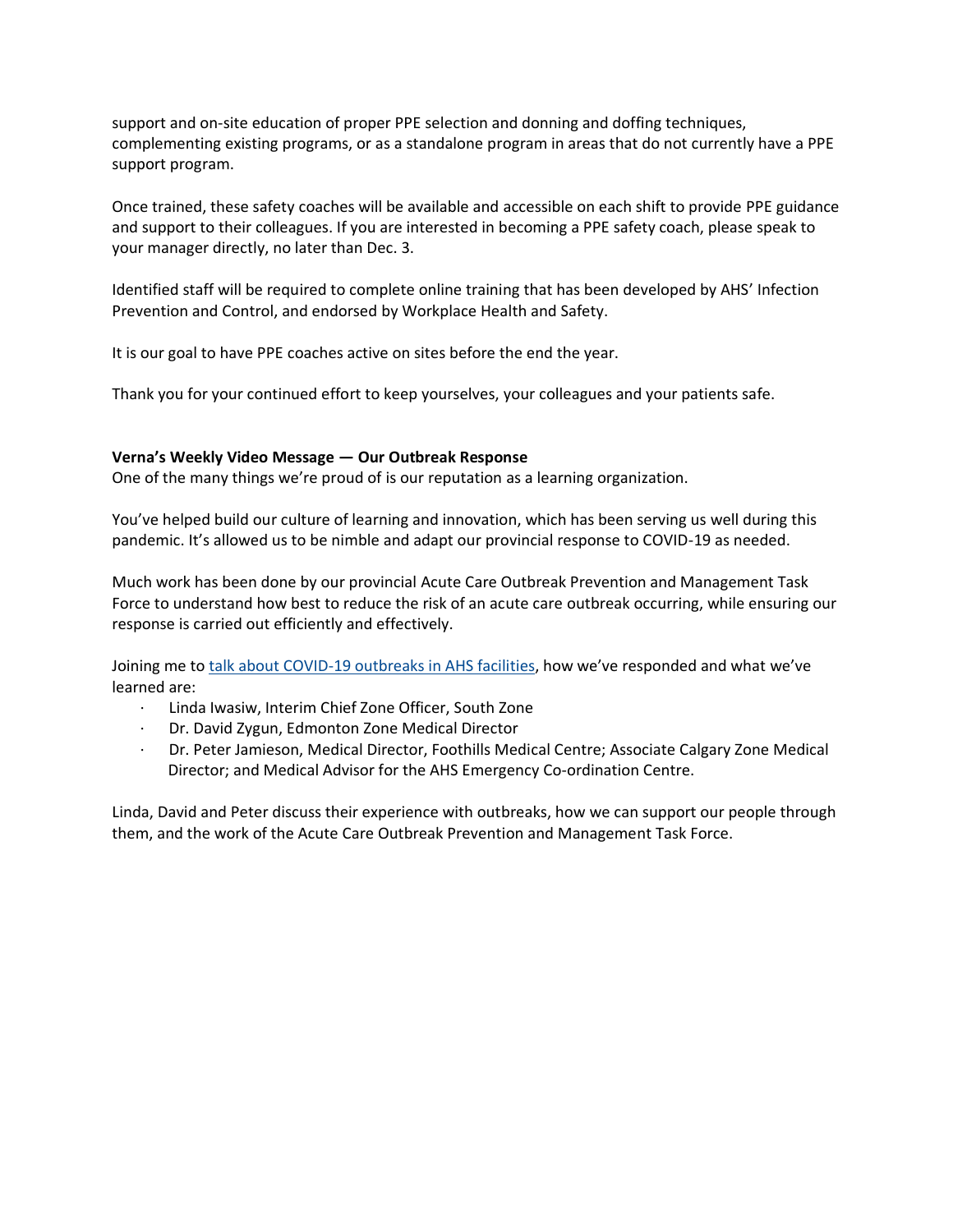

Dr. Verna Yiu talks to Linda Iwasiw, Dr. David Zygun and Dr. Peter Jamieson about their experience with outbreaks, how we can support our people through them, and lessons learned.

#### **Accreditation Canada Commends Your Work and Dedication**

In fall 2020, accreditation activities resumed across the province, and focused on urban and regional hospital programs (emergency department, inpatient (medicine) services, peri-operative and invasive procedures, and transplant care), EMS services, as well as provincial Corrections Health and South Zone rural hospitals (both deferred from spring).

Accreditation Canada surveyors conducted more than 900 interviews at 64 locations and commended our staff for making them feel very welcome and demonstrating great pride in the work they do every day.

Surveyors felt confident the care being provided was truly a standard, acknowledging the unwavering dedication of our staff to providing quality care throughout the pandemic. The surveyors highlighted our caring, compassionate people and the collaboration that occurs at all levels of the organization.

Thank you to those involved for showcasing to the surveyors what a great organization we are. The demonstrated ability to balance many important priorities, including Connect Care implementation as well as quality and safety work, while at the same time delivering excellent patient care, is commendable.

We want to thank everyone who participated. The surveyors want to extend their gratitude to all staff, physicians and volunteers across the organization for their dedication and compassion throughout the pandemic to keep Albertans safe.

#### **Your Straight Talk Shared in New Video Series**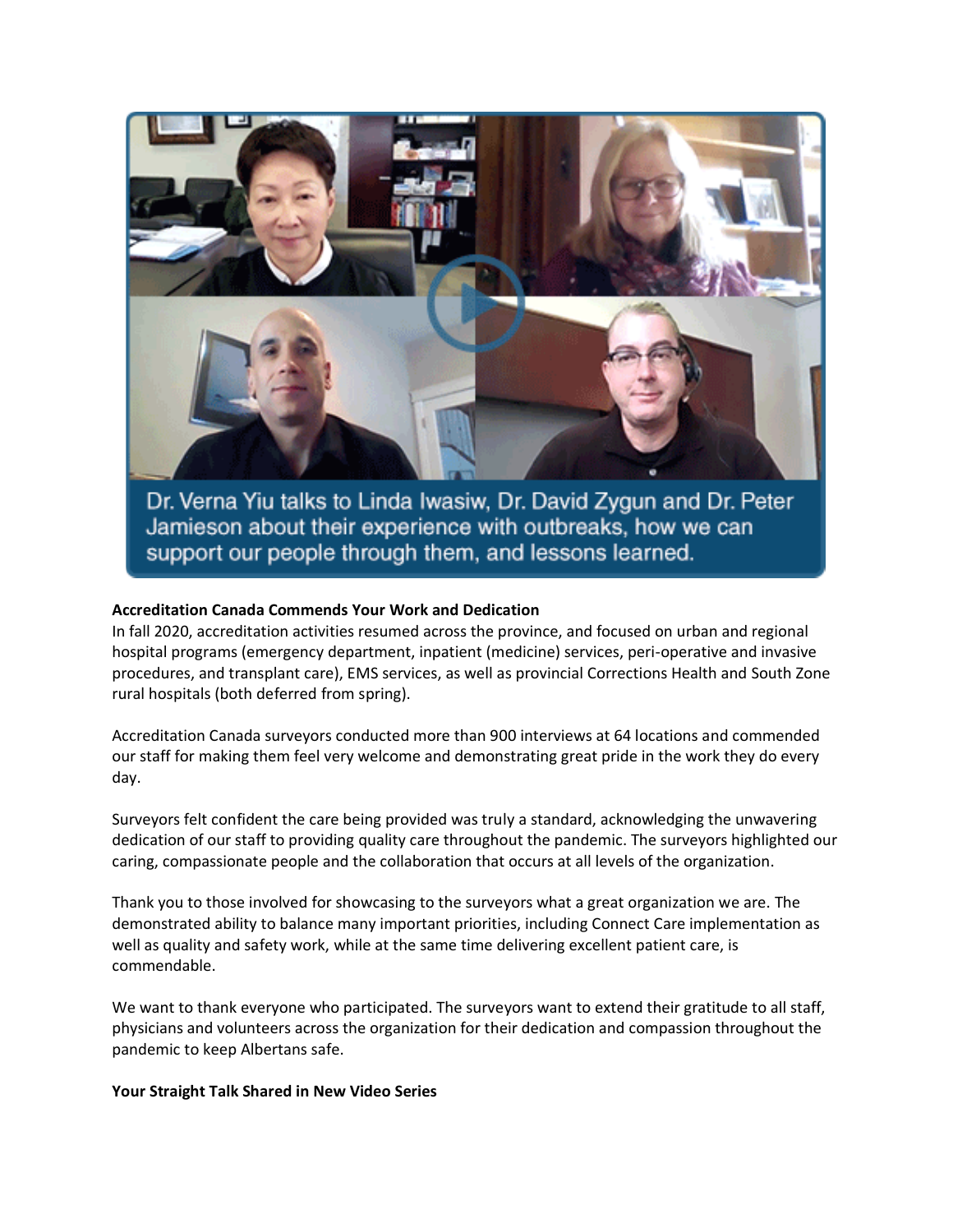With rising numbers of new COVID-19 cases, hospitalizations and ICU admissions, Albertans are being urged to avoid gatherings, wear masks in public, maintain physical distancing and wash their hands regularly. Straight Talk is a video series in which public health messages are being delivered by healthcare workers, who talk from the heart about what they're seeing and experiencing at work and in their communities as the virus spreads across the province. AHS is posting a new Straight Talk video every day on YouTube and sharing it through our AHS accounts on Facebook, Twitter and Instagram. Please feel free to share these with your networks and on your social platforms as you see appropriate.



Here is one of these videos, featuring Lynne Seidler, site manager of Alberta Children's Hospital.

"There's a feeling of intensity that's building right now and it's becoming more worrisome as the numbers come out … and they keep going up. There's a bit of cringing every time those numbers come out," Seidler says in the video.

You can see all of the [Straight Talk videos,](https://www.albertahealthservices.ca/topics/Page17166.aspx#straight-talk) and new ones daily, on the AHS website.

#### **Photo of the Week — 'I Got You'**

We wish to highlight a photo every week that illustrates your efforts, compassion and achievements as we respond to the pandemic and support Albertans who come to us for care.

This week's photo illustrates the joy of teamwork. "Whatever happens, I got you," registered nurse Mia Torres, left, says to her colleague, respiratory therapist Joanna d'Abadie. The pair work together in the intensive care unit at the Peter Lougheed Centre in Calgary.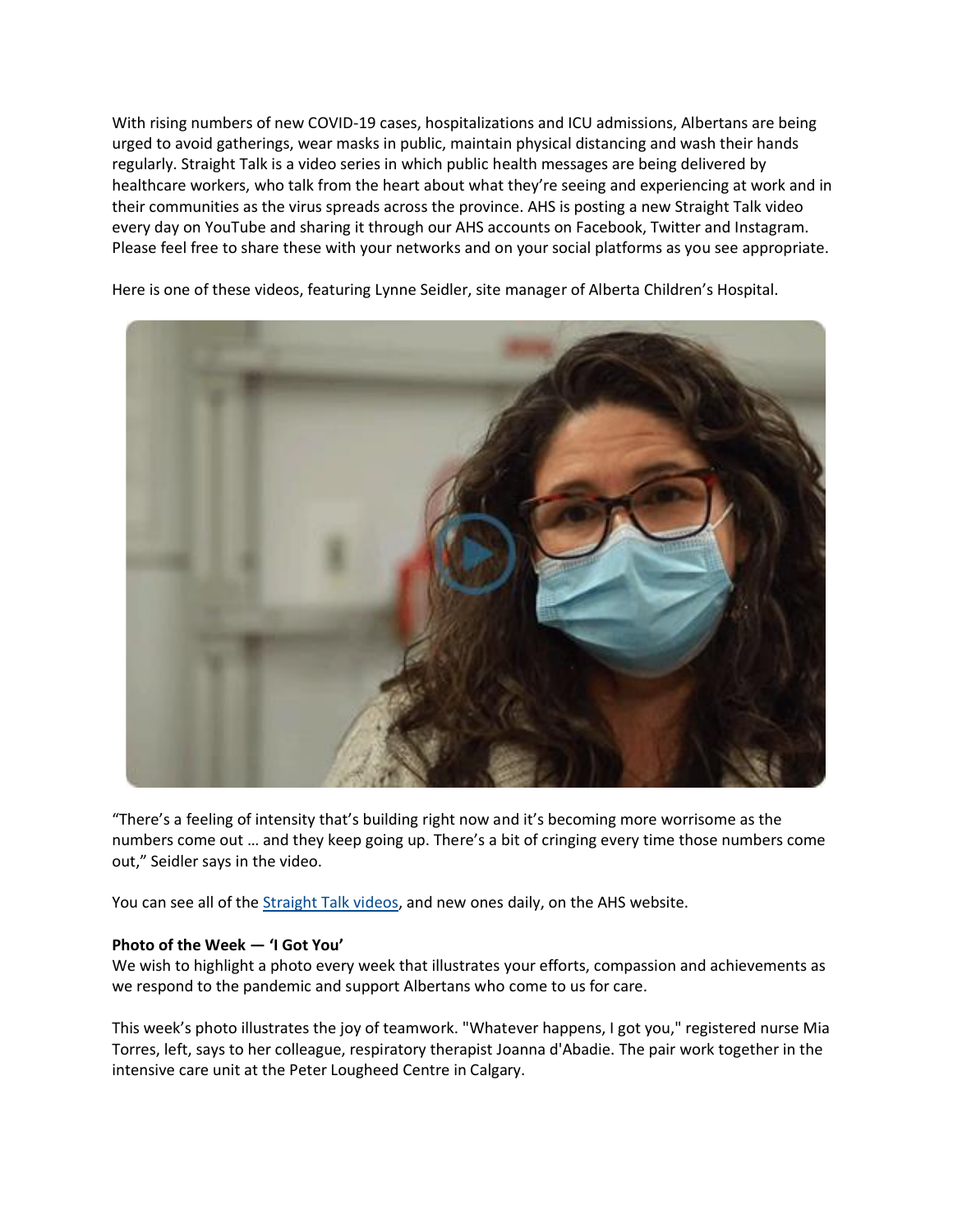

To see all our AHS photos, visit our [Instagram Gallery](https://www.albertahealthservices.ca/news/Page15439.aspx#photos) on the AHS website.

#### **Influenza Immunization Update**

More than 1.2 million doses of influenza vaccine have been administered in Alberta, an increase of more than 93,000 doses from last week. To date, there have been no reported cases of seasonal influenza. The fourth weekly influenza data report is now available at [ahs.ca/influenza.](http://www.ahs.ca/influenza)

This continues to be a great start to the season. However, with cases of COVID-19 on the rise, we need to continue doing what we can to keep influenza out of our healthcare system, so we can focus on COVID-19.

Now more than ever, each of us must do our part to protect ourselves, our patients, families and vulnerable members of our society from any illness, including influenza.

Getting immunized against the flu is one simple action we can all take to reduce the chance of getting sick and prevent the spread illness to others while also helping to limit the strain on our healthcare system.

All staff and every Albertan are encouraged to get the vaccine.

And remember to take your family. Attend a local pharmacy, doctor's office or public health clinic. Check [ahs.ca/influenza](http://www.ahs.ca/influenza) for age eligibility, vaccine availability and other details about this year's public health flu campaign. Remember to [submit your immunization status](https://insite.albertahealthservices.ca/hr/Page25170.aspx) if you get the flu shot at a community-based option.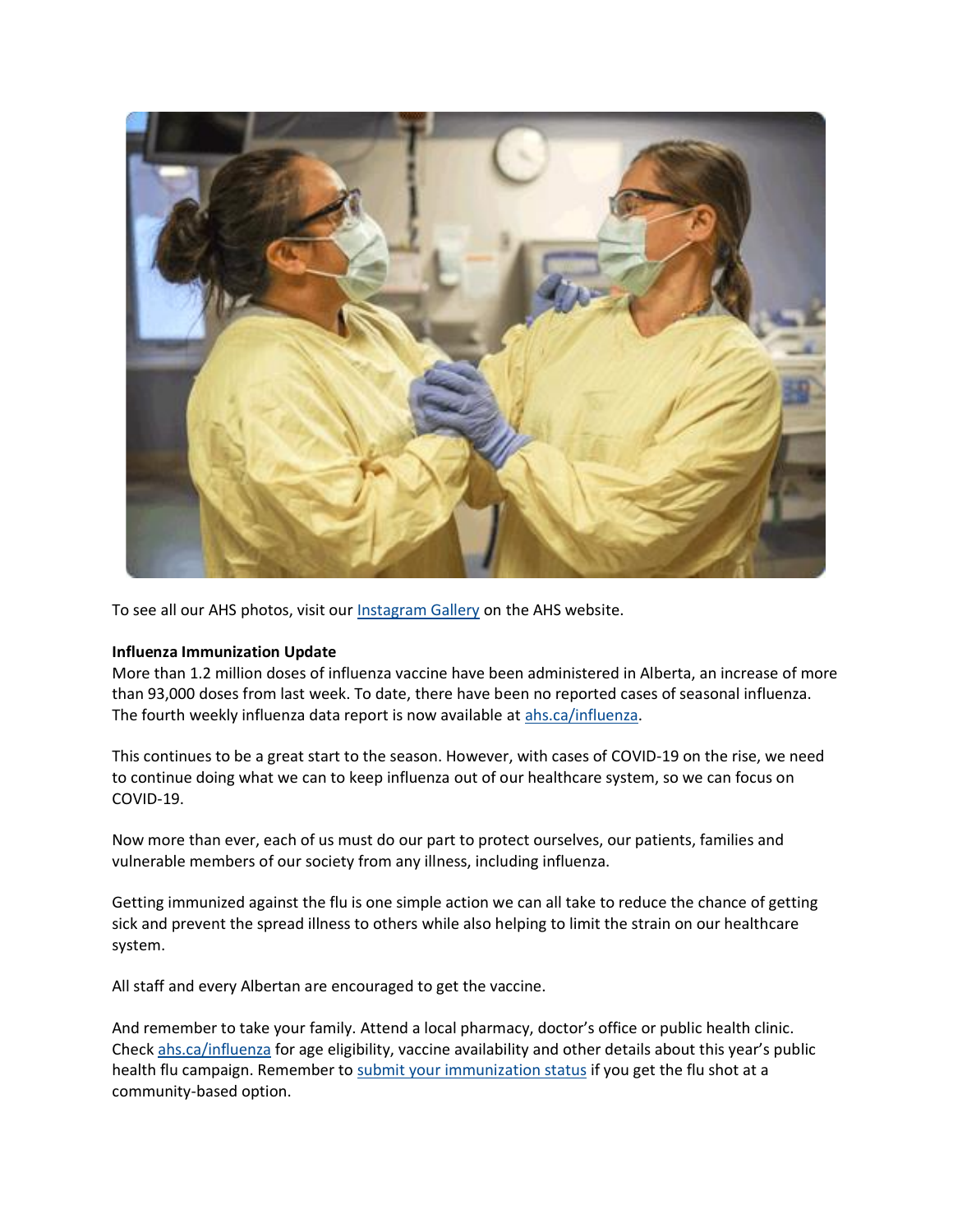While there are no reported cases of influenza yet, it's important to take influenza seriously. It's an illness that can have devastating consequences for people who are immunocompromised, pregnant, seniors, young children and those with chronic health conditions.

Save Lives…Immunize!

## **Beware of Phishing Emails and Ransomware**

Hospitals are prime targets for cyberattacks and this is especially true during COVID-19. The consequences not only disrupt patient care but can be lethal. Hackers use phishing emails to trick employees into downloading [ransomware,](https://insite.albertahealthservices.ca/tools/infocare/Page22921.aspx#22) a type of malicious software that attacks computer systems when an infected link or attachment is opened. The ransomware logs out users and shuts off access to critical information until a 'ransom' is paid by the organization.

Here are a few examples:

- Appointments were postponed in Quebec due to a recent [cyberattack of a health board.](https://www.theglobeandmail.com/canada/article-quebec-health-network-targeted-by-cyberattack/)
- · A recent [ransomware attack in Germany](https://www.healthcareinfosecurity.com/ransomware-attack-at-hospital-leads-to-patients-death-a-15010) meant that a patient had to be rerouted to a hospital 20 km farther away, delaying care and likely contributing to her death.
- · An early morning cyberattack at [Universal Health Services' U.S. facilities](https://www.bleepingcomputer.com/news/security/uhs-hospitals-hit-by-reported-country-wide-ryuk-ransomware-attack/)disabled multiple antivirus programs, logged off users and shut down system access. Affected hospitals had to redirect ambulances and relocate patients in need of surgery to other nearby hospitals. Universal Health Services operates in both the U.S. and U.K. and is similar in size to AHS with more than 400 facilities and more than 90,000 employees providing healthcare services to about 3.5 million patients annually.

You can help stop these attacks. Always check for AHS' external email warning message; don't open unsolicited email attachments or click on links; and always report suspicious emails using the 'Report Phishing' button on Outlook or forward to [stop.spam@ahs.ca,](mailto:stop.spam@ahs.ca) then delete.

Learn more at [InfoCare.](https://insite.albertahealthservices.ca/tools/infocare/Page21919.aspx)

## Be Well - Be Kind

## **Let's Be Kind; Show Compassion and Respect**

At AHS, we value compassion and respect. We have been hearing more and more reports of our people being harassed or bullied, not only by patients who are frustrated, but sadly also by our own staff. While this is a stressful and tiring time for all, there are many ways we can show each other and our patients kindness and respect. More than ever, we need to work together to get through this. AHS has many resources to support you in having safe interactions with each other and those we care for:

- [Supporting Each Other](https://insite.albertahealthservices.ca/Main/assets/hr/tms-hr-ctc-return-to-work-info-sheet.pdf)  Returning to Work
- · [How to Stay Safe and be Respectful with Each Other](https://insite.albertahealthservices.ca/main/assets/tls/ep/tls-ep-how-to-stay-safe-respectful.pdf)
- [Building Healthy Work Relationships](https://insite.albertahealthservices.ca/Main/assets/hr/tms-hr-er-type-III-worker-to-worker-behavioural-continuum-booklet.pdf)  Behaviour Continuum
- · [How to Support Mask Wearing](https://www.albertahealthservices.ca/assets/info/ppih/if-ppih-covid-19-how-to-support-mask-wearing.pdf)

You can also use the [Safe Care, Together Posters](https://insite.albertahealthservices.ca/hr/Page9084.aspx) and [Please Be Kind to Us Poster](https://www.albertahealthservices.ca/assets/info/ppih/if-ppih-covid-19-be-kind-poster-11x17.pdf) to encourage compassion and respect from our patients and families. Additional resources and tools include: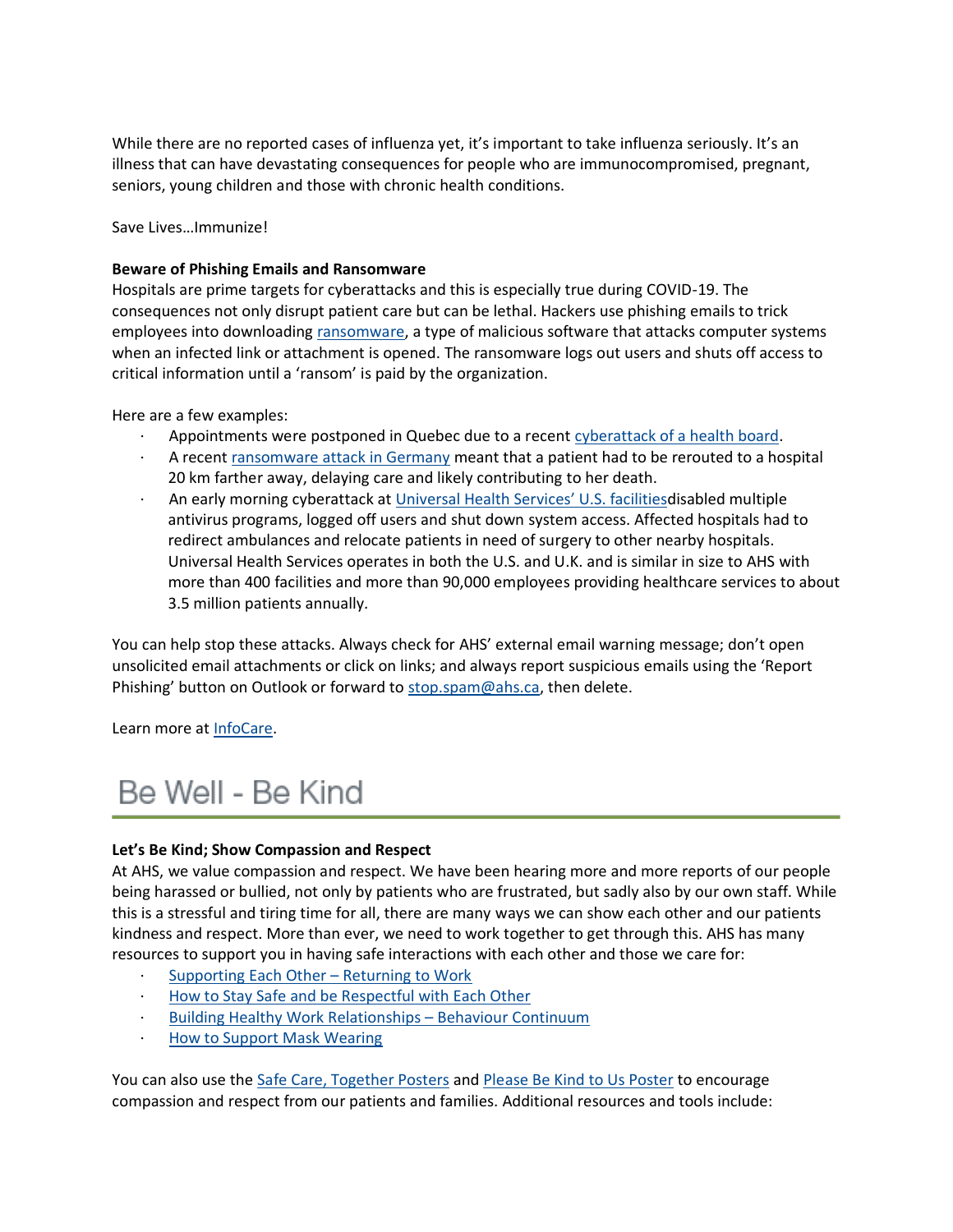- · [Self-Care and Safe Communication Strategies for working with the public](https://www.albertahealthservices.ca/assets/info/ppih/if-ppih-covid-19-selfcare-comms-strategies.pdf)
- · [POHV Recommendations for COVID-19 Assessment Centre Staff](https://insite.albertahealthservices.ca/main/assets/tls/ep/tls-ep-covid-19-pohv-recommendations-covid-19-assessment-centre-staff.pdf)
- [POHV Recommendations for COVID-19 Non-Clinical Screening Tables](https://insite.albertahealthservices.ca/main/assets/tls/ep/tls-ep-covid-19-pohv-recommendations-covid-19-non-clinical-screeners.pdf)

In addition, the following training is available:

- · [Respectful Workplaces and the Prevention of Harassment and Violence Policy course](https://insite.albertahealthservices.ca/main/assets/hr/tms-hr-whs-respectful-workplaces-prevention-harassment-violence-policy-course-faq.pdf)
- · [Preventing and Responding to Patient-to-Worker Harassment and Violence course](https://insite.albertahealthservices.ca/main/assets/hr/tms-hr-preventing-responding-patient-worker-harassment-violence-course-faq.pdf)
- [Patient-to-Worker Harassment and Violence Prevention Training Guide](https://insite.albertahealthservices.ca/main/assets/hr/tms-hr-whs-workplace-violence-prevention-training-guide.pdf)

## **Gratitude from Albertans**

Everything you and your colleagues do every day to provide safe quality care to all Albertans is being noticed. Messages of gratitude keep pouring in from across the province and beyond during the COVID-19 pandemic. We want to share a few recent messages of thanks with you — and you can see others on our Sharing the [Love webpage.](https://www.albertahealthservices.ca/about/page13797.aspx)

Thanks for all the hard work. Time has been tough but the world is getting better because of you. We love you and thank you.

— Dustin Lo

Thank you for all of your bravery and compassion. Without you, who knows where we would be. — Jana Elsalhy

Thank you for all the hard work and sacrifices you make to ensure that everyone stays healthy and safe during the pandemic. I understand that it must be incredibly difficult to deal with the crisis as cases keep rising but just know that your sacrifices are not in vain.

— Jay Lim

## **Wrapping Up — Let's Focus on What's Within our Control**

We know the latest numbers are troubling. We know many of you are worried, tired and perhaps frustrated with people who continue to participate in large gatherings and flout public health guidelines. At times like this, it's important to focus on what we can control. We know you do your very best every day to provide, or support the delivery of, high-quality patient care. Thank you for your hard work and commitment. What else can we control? For starters, let's make sure we remain careful when we don and doff personal protective equipment and ensure it's used appropriately. Let's remain vigilant when it comes to infection prevention and control. Let's make sure we never come to work when we're feeling sick, and monitor ourselves regularly when we're at work to make sure symptoms aren't appearing during our shifts. Finally, let's remember we are all leaders on our teams and in our communities. So let's reinforce with family and friends the importance of avoiding gatherings at this time, seeing fewer people in person, wearing masks in public, maintaining a two-metre distance from others not in their cohort, and washing their hands regularly with soap and warm water. These are all things we can do  $$ and these are all things that can slow the spread of COVID-19 in the province and relieve demands on our health system.

As always, with gratitude and appreciation.

**\*\*\*Please share this information as appropriate\*\*\***